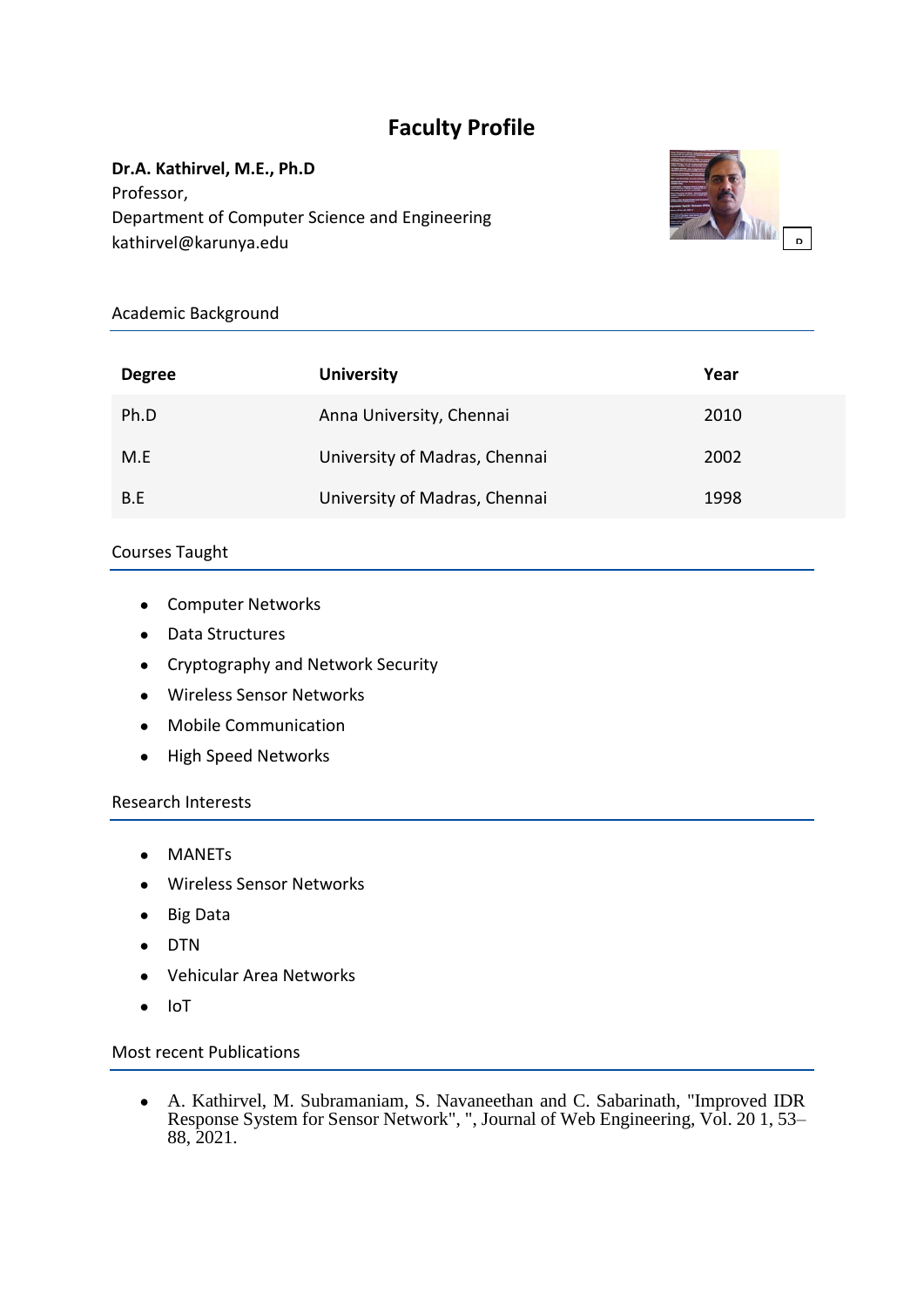- M. Subramaniam, A. Kathirvel, E. Sabitha and H. Anwar Basha, "Modified Firefly Algorithm and Fuzzy C-Mean Clustering Based Semantic Information Retrieval", Journal of Web Engineering, Vol. 20 1, 33–52, 2021
- Kathirvel A\* and Subramaniam M, "Improved Intrusion Detection and Response System for Wireless Sensor Network",International Journal of Forensic Sciences (IJFSC), International Journal of Forensic Sciences (IJFSC), Vol. 5, No. 3, pp. 1 - 15, 2020.
- R. Sundar and Dr. A.Kathirvel, " Aggressively delivered mechanism over variable length density using a simulated annealing algorithm in mobile ad hoc network", Transactions on Emerging Telecommunications Technologies, 2020, e38632020, pp.  $1 - 13$ .
- R. Sundar and Dr. A.Kathirvel, "Enhanced Cluster Based Stable Path for Load Balancing and Reducing Overhead using Artificial Bee Colony in Manets", International Journal of Vehicle Information and Communication Systems Inderscience Publishers Ltd, Vol.5, No.1, pp. 41 -54, 2020.
- N.Sangeetha and Dr.A.Kathirvel,"Quantification of Epicardial and Thoracic Adipose Tissue using WOA Optimized CNN", International Journal of Innovative Technology and Exploring Engineering, Vol. 8, No. 9S2, pp. 720-724, 2019.
- R. Sundar and Dr. A.Kathirvel, " Efficient prior path failure recovery algorithm using channel aware routing in manet", International Journal of Innovative Technology and Exploring Engineering, Vol. 8, No. 5, pp. 97-103, 2019.
- K.Hamela and Dr.A.Kathirvel,"EIMO-ESOLSR: Energy Efficient and Security Based Model for OLSR Routing Protocol in Mobile Ad Hoc Network", IET Communication, Vol. 13, No. 5, pp. 553-559, 2019.
- K.Hamela and Dr.A.Kathirvel,"Multi Objective ALO based Energy Efficient and Secure routing OLSR Protocol in MANET", International Journal of Intelligent Engineering and Systems, Vol. 12, No. 1, pp. 74-83, 2019.
- J.P.Josh Kumar and Dr.A.Kathirvel, "Analysis and ideas for improved routing in MANET", International Journal of Interactive Mobile Technologies, Vol. 13, No. 4, pp. 164-177, 2019.

### Projects Guided

**NIL** 

Memberships in Professional societies

- Life Member I.S.T.E. (LM 37847)
- IAES
- $ACSE(91.5865)$
- IACSIT
- $\bullet$  ACM
- IAENG (238386)
- **ICST**
- Fellow Member ISRD (F3140900126)

Significant achievements:

- Projects Guided B.E (50 projects), M.E (25 projects), and M.C.A (10 projects)
- Ph.D (4 Completed)